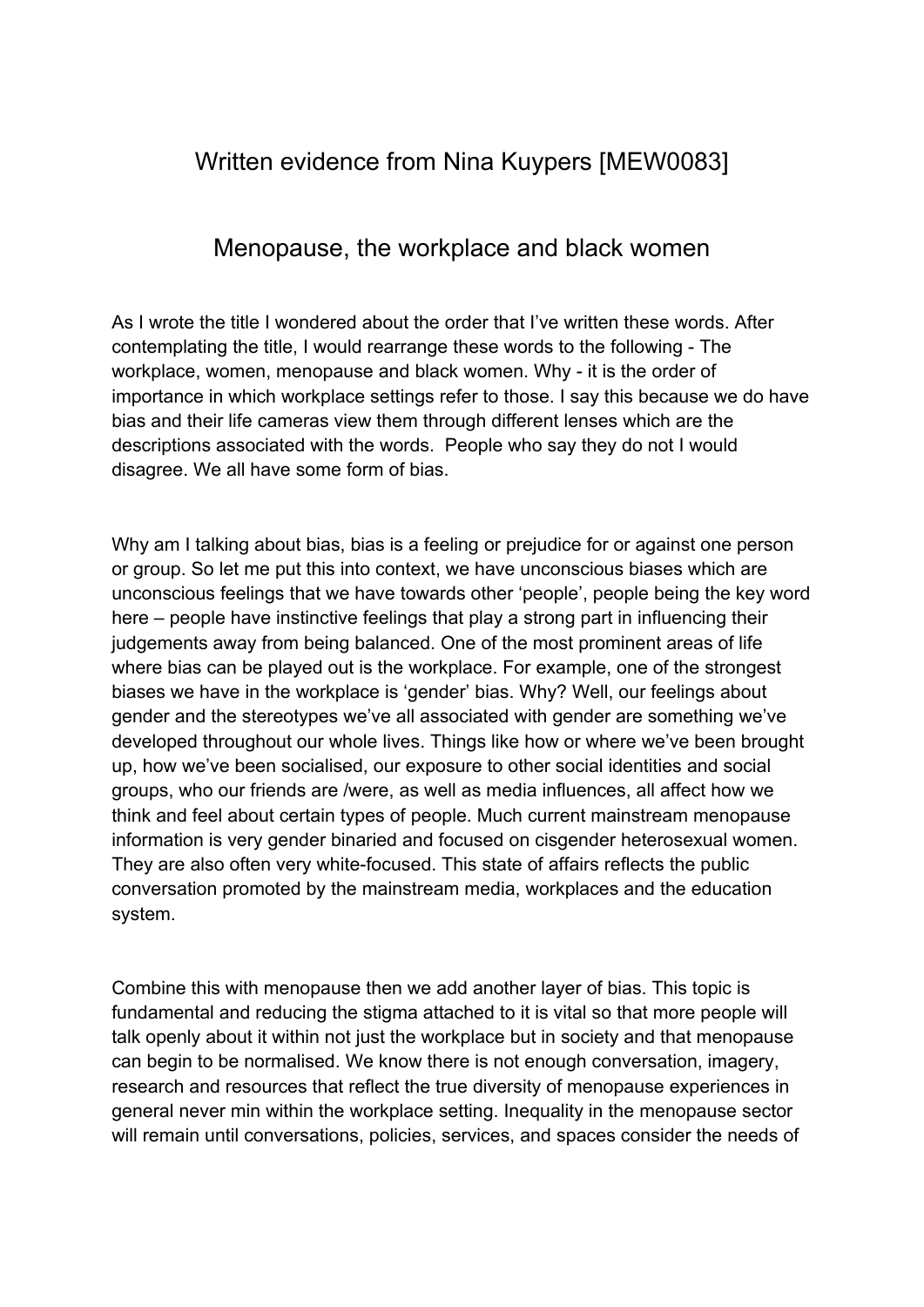everyone experiencing menopause symptoms above and beyond the workplace. (Sarah Williams, Menopause Inclusion Collective)

For me as a black woman workplaces need to address the discrimination that occurs within workplaces first above menopause. Why refer back to biases. It is even harder for a black woman who goes through menopause as we are already battling the ingrained biases. We need to acknowledge that there are ingrained biases. How can I as a black menopausal woman even start to address menopause in the workplace when we face considerable amounts of discrimination before adding another layer, another layer in which half the population will go through at some point in their life time. Recognise that menopause is indiscriminative.

Workplaces need to recognise that black people (e.g. black and gay, black and having a disability) face considerable amounts of discrimination in every area of our lives and that bleeds into and informs our experiences within the workplace. We need to consider why there is a high volume of self-employed black people in order to understand if this is because of the difficulties gaining mainstream employment from existing employers and / or is down to their experiences during menopause. A pattern does begin to emerge of where's the specific and nuanced experiences of Black women are not being factored into the conversation about menopause never mind menopause and the workplace.

The workplace and menopause seem to ignore the complexities of social and cultural diversity. Workplaces can play such a crucial role in supporting anyone experiencing symptoms, helping them understand what is happening and, most importantly, what they can do to manage their symptoms. Add to that the support that can be provided in the workplace. Menopause and the workplace is just another arena of racism where race and cultural background aren't properly taken into consideration. It is abundantly clear that there needs to be more research conducted into this and actions, as it is no use having policies if employers do not provide actions/ solutions.

We need more research on marginalised populations, as how can you unravel factors if you do not understand them. There is some evidence that shows menopause is strongly shaped by social and cultural factors. The symptoms people experience, the meaning of menopause, their attitudes toward menopause, and whether or not they seek treatment all vary across cultures.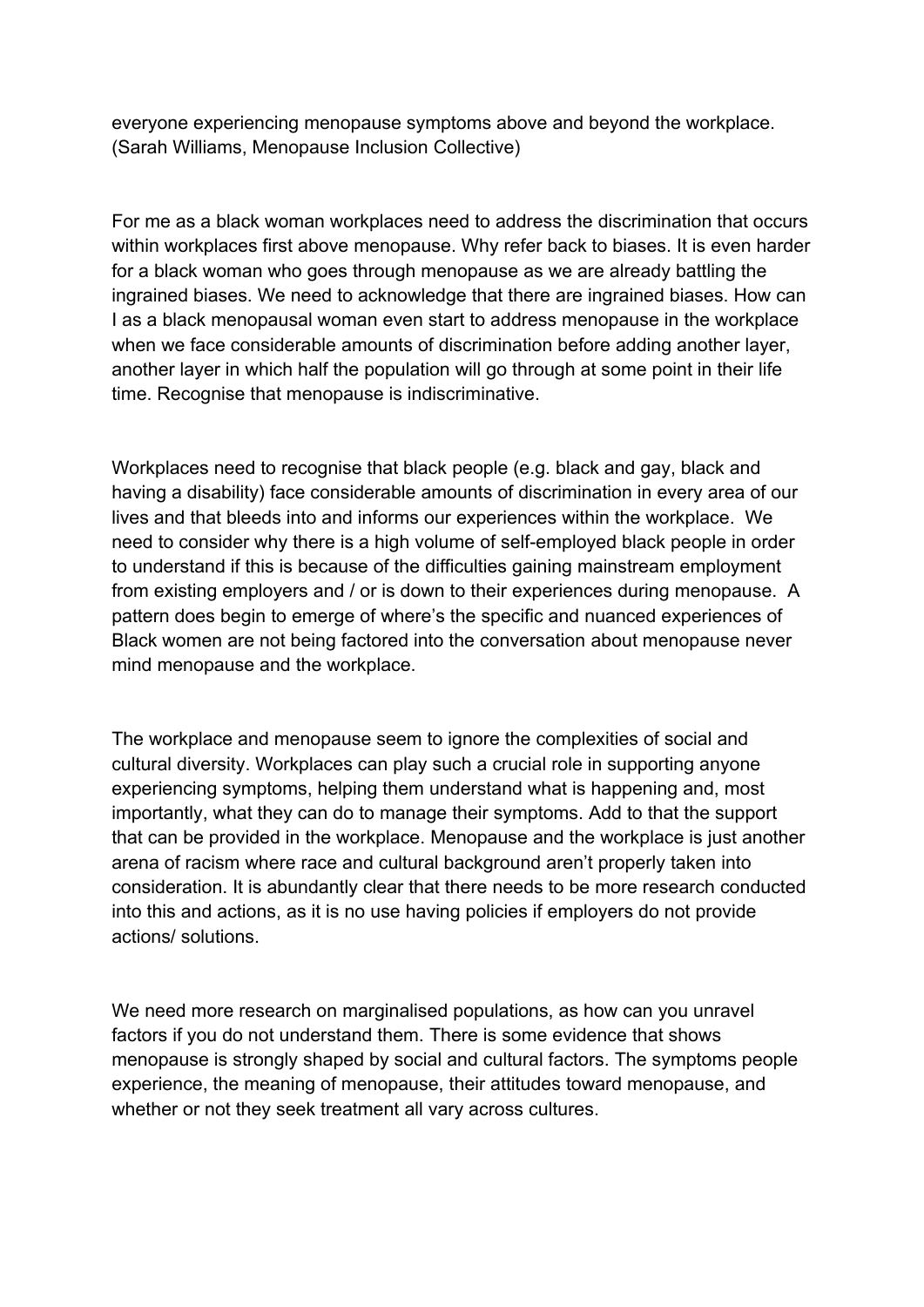The meaning of menopause varies greatly across cultures. How a society views menopause is influenced by how it views aging and people in general? Workplaces have a duty via the Health and Safety at Work Act to ensure the health safety and welfare of their employees. Health and safety does not only apply to physical wellbeing, but also to mental and emotion. Additionally, workplaces have a duty under the Equalities Act to address potential discrimination. But many do not realise their responsibilities under these Acts also include those within their employ who are experiencing the menopause.

Current legislation does not protect women from discrimination in the workplace and drastically needs updating to reflect a natural life occurrence that they will go through. The age of retirement has increased yet support within the workplace does not reflect the biological changes that women experience physically, mentally and emotionally and the impact financially as well on their quality of life. The Government has a duty to protect the health and wellbeing of their citizens. Workplace have a duty to also protect the health and wellbeing of the employees and not to undermine the implied duty of trust of confidence. If the powers above, do not deem this a necessity then how can the workplace be made accountable. We know that menopause in itself is not a deemed disability but its symptoms may be, all depending upon how long that they have been affecting the woman; and how their symptoms impact on their ability to carry out day to day activities as well as in the workplace. Women who experience the menopause do so in many different ways it would be impossible to cover all eventualities in policy and a policy may not provide flexibility either. Many may have concerns that publicising a natural process could become another reason not to take women seriously or promote a woman if they are over a certain age and may also make it an issue may also give misogynists the excuse to discriminate. In certain workplace where staffing maybe an issue a policy will only be detrimental, it is finding a menopause justice scale and as previously said more research is required. We must remember that many workplaces have not been designed with women in mind.

Workplaces who continue to emphasise the importance of education and good information and have courses delivered need guidance on whom delivers these courses. Currently the number of workplaces courses available is rampant, yet there is no regulatory body that accredits these or one that does have conflict of interest. This should be done of at least following a similar format to the independent body known as QISMET who develop quality standards defining good practice in selfmanagement education, and testing and approving providers. We also need to consider those who not just write the content but deliver as trainers/ coaches. What standards are being met when those out delivering may have no formal training/ educational qualifications.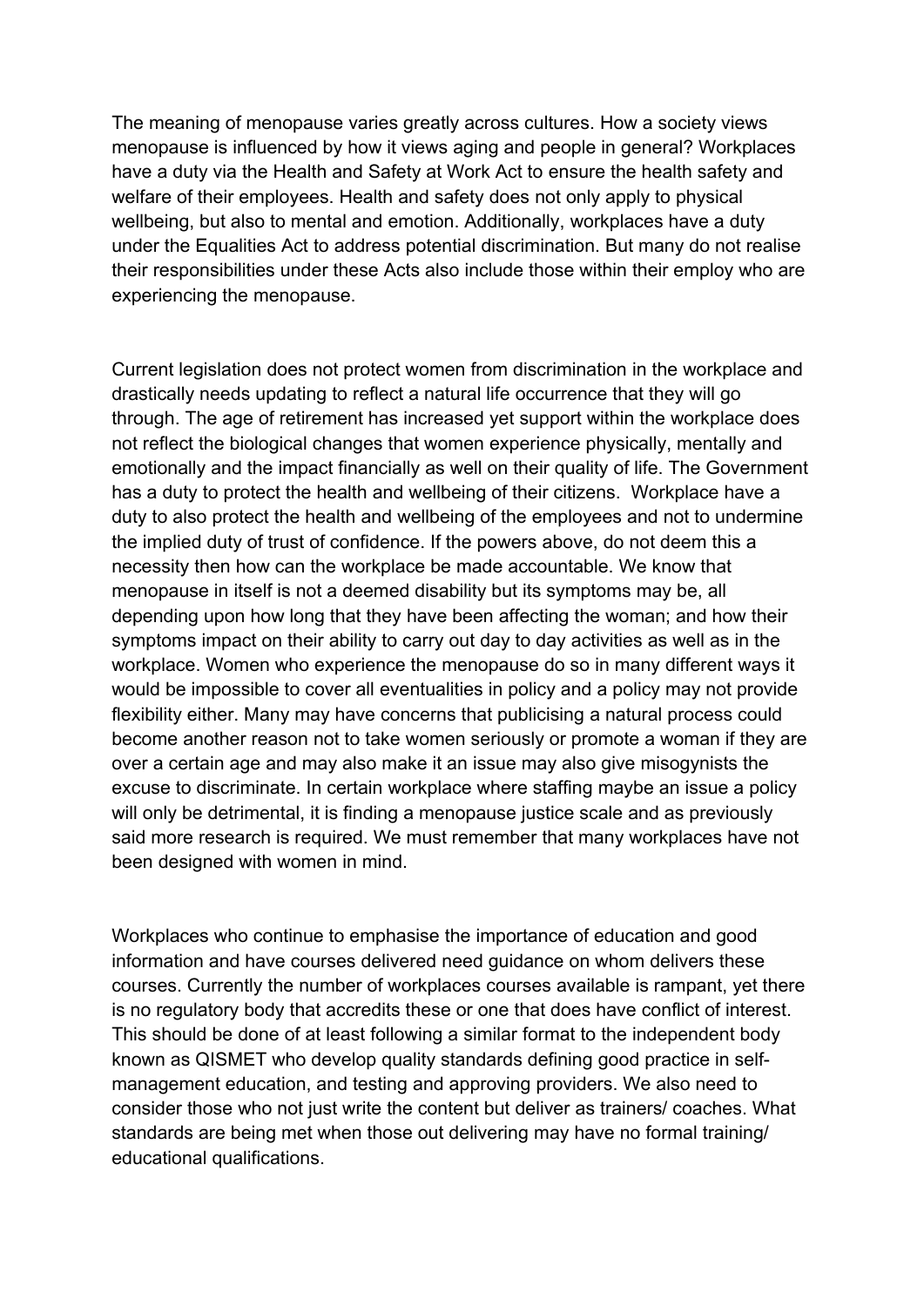A number of Organisations that specialise in menopause training in the workplace have had their courses accredited by the independent pioneer of quality standards, the CPD Certification Service. This is not the accreditation that is of quality it needs as how can they demonstrate the required standards of knowledge and understanding that needs to meet specialised criteria. This should come from a more established body such as the British Menopause Society (BMS) to ensure that organisations meet competency criteria and then are reassessed every 3 years. Bringing a collection of people together (social media presence profiles) does not make it quality programme. There could be various tiers in what an organisation can deliver. The organisations that deliver should not have conflict of interests and need to be transparent.

Accreditation is important for so many reasons, ultimately we need a process of reviewing an organisation's ability to meet specific standards, regulations and quality requirements so the workplace has peace of mind.

## **Conclusion**

There is a growing momentum to lift the taboo and stigma around menopause and the recent campaigns, which have included high profile cisgender heterosexual women speaking out about the issue have done much to raise it further up the agenda though non who are black. It is evident that the needs of cisgender heterosexual women, the biggest single group that experiences menopause, are not being met properly in general, never mind the workplace setting.

Though, there is still much to be done to tackle the issue, particularly in workplaces, where often people do not feel able to talk about the menopause at all. Menopause symptoms vary widely between and within cultural groups. This challenges the assumption that physical symptoms are dictated solely by hormones. While this is undeniably true, it's also true to say that the majority of menopause research has been done with white women. Although this situation is changing, it needs to change quicker and there's a lot of work to be done.

If workplaces are not provided with guidance than it is misleading to be able to have on their website, job descriptions that they are a menopause friendly accredited employer. How can the future be changed if we fail to provide stringent guidelines for workplaces to ensure that employees are looked after and that the workplaces can be monitored and that they feel confident that they are paying for a service that has creditability?